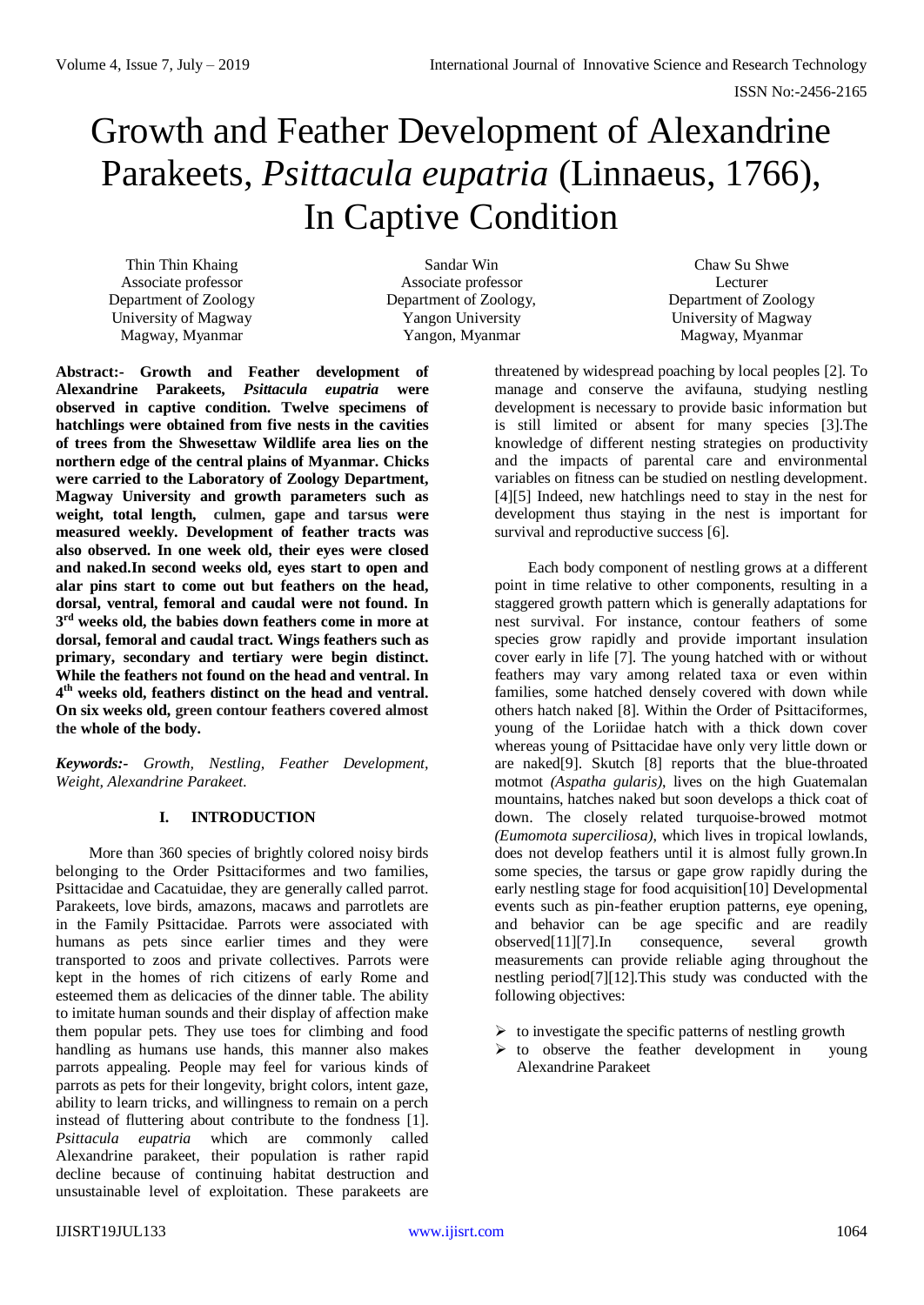## **II. MATERIAL AND METHODS**

Twelve specimens of hatchlings were obtained from four nests in the cavities of trees from the Shwesettaw Wildlife area lies on the northern edge of the central plains of Myanmar (94° 31' 39'' E - 20° 06' 14'' N) during November to April of the breeding period of 2018 -2019 .Then , and kept in plastic baskets in which lined with paper towels, placed heating lamp on the baskets for worm. They were fed the feed including eggs, banana and mainly chickpea four times a day. All measurements were made once per week.

The fallowing parameters were measured with calipers as follows:

- Body weight was obtained by placing the bird on the digital balance.
- Total length from the tip of bill to the tip of the tail.
- Tarsus the distance from the middle of the intertarsal joint to the distal edge of the last complete scale before the toes begin
- Culmen (Bill length) from the anterior end of the nostrils to the tip of the bill.
- Gape (Bill width) –at the base (broadest part) of the bill.

The feather development of young was observed once per week. Feather tract on

- The capital on the head
- Dorsal that extends along the mid-dorsal line and includes the cervical,interscapular ,dorsal and pelvic regions
- $\bullet$  Humeral from where the leading edge of the wing meets the body over the dorsal surface of the thigh
- Alar including primary and secondary flight feathers plus coverts
- Femoral on the dorsal surface of the thigh
- Cruel on the lower leg,caudal the rectrices and coverts
- Ventral include cervical,sterna and abdominal regions

Pin lengths are measured with a ruler from the point of emergence from the skin to the end of the feather or pin.

## **III. RESULTS**

## *Nestling Development*

Development and growth of Alexandrine Parakeet was illustrated in Table 1.The development of average body weight and total length were found linear increase with time within study period as well as culmen, gape and tarsus development.

| Age<br>(Week)  | Weight $(g)$ | Total length<br>(cm) | Culmen (mm) | Gape (mm)  | Tarsus (mm) |
|----------------|--------------|----------------------|-------------|------------|-------------|
|                | 48.75        | 80.21                | 13.22       | 13.69      | 29.34       |
|                | $\pm 3.28$   | $\pm 3.37$           | $\pm 0.74$  | $\pm 0.92$ | $\pm 3.09$  |
| $\overline{2}$ | 70.91        | 100.49               | 16.96       | 16.66      | 36.42       |
|                | $\pm 6.29$   | $\pm 3.96$           | $\pm 0.85$  | $\pm 0.93$ | $\pm 2.76$  |
| 3              | 106.13       | 130.3                | 18.45       | 18.06      | 44.87       |
|                | ±7.92        | $\pm 5.02$           | $\pm 0.79$  | $\pm 0.82$ | $\pm 2.18$  |
| 4              | 143.67       | 148.35               | 20.02       | 19.78      | 49.09       |
|                | $\pm 9.89$   | $\pm 3.79$           | $\pm 0.80$  | $\pm 0.81$ | $\pm 2.15$  |
| 5              | 180.78       | 185.75               | 24.72       | 24.12      | 55.9        |
|                | $\pm 9.31$   | $\pm 3.793$          | $\pm 0.82$  | $\pm 0.88$ | $\pm 2.67$  |
| 6              | 201.78       | 203.06               | 29.05       | 29.05      | 60.76       |
|                | $\pm 9.02$   | $\pm 3.58$           | $\pm 0.61$  | $\pm 0.61$ | $\pm 2.60$  |

Table 1:- Weight Gain and Morphometric Development of Total Length, Culmen, Gape and Tarsus of Young Alexandrine Parakeet from One to Six Weeks Old.

## *Feather Development*

Feather-tract development were observed week by week, in one week old,eyes closed. The whole body of young was uniformly fleshy yellowish pink except around eyes. Head and body were naked. Down was sparsely present on the capital, humeral, dorsal, alar and crural tracts. Bill is orange-yellow.

In two weeks old,eyes began opened. Alar pins were becoming visible on the dorsal surface of the wing. Capital, ventral , crural and femoral pins were not visible. Posterior dorsal tract was appearing as whitish papillae. Caudal tract was becoming developed.

In three weeks old, eyes moderately opened. Pins emerged on alar and humeral tracts. On the wings, alar pins such as primary, secondary and tertiary were ready to unsheathe, their length were 0.5cm,0.2cm and 0.1cm respectively. Capital tract pins were developed as dark spots, dorsal and femoral and crual tract with whitish papillae. Caudal pins becoming as thin light papillae and emerged pin tips.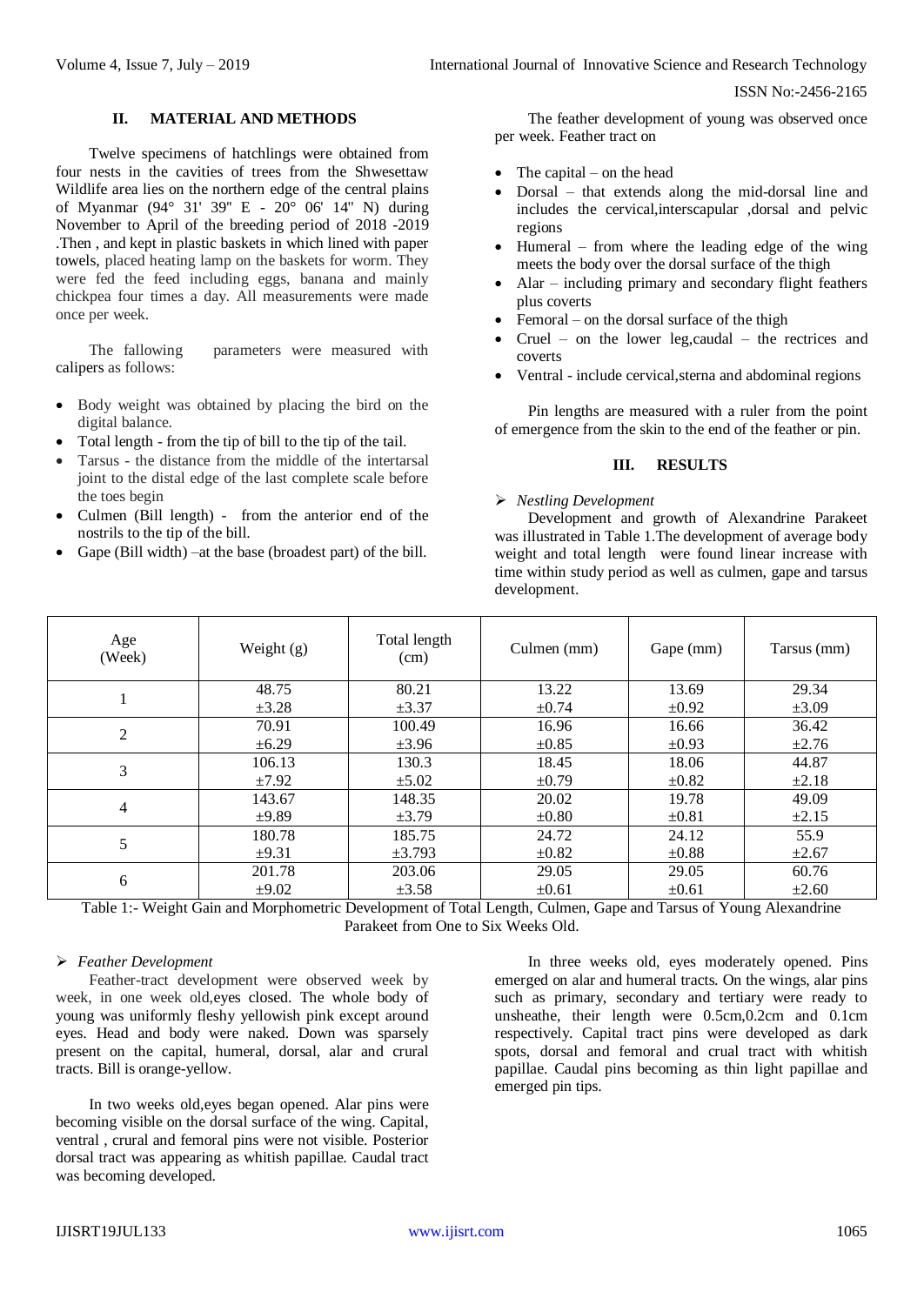In four weeks old, eyes open. On the capital tract, feather pins start breaking through the skin. Contour feathers were developed. Some wing covert pins were unsheathed. Femoral and crural pins start breaking through the skin and a few tiny feathers emerge from sheaths. Caudal tract with feathers. Ventral tract start to emerge on the throat and sides of chest.

In five weeks old, most feather pins clearly emerge through the skin, wings were well developed with feathers. Upper wing covert pins clearly unsheathed. Outer primary pins measure about 3cm in length. Tail was clearly seen with feathers although some dorsal, femoral and crural tracts were buffy. Ventral tract form two broad strips of unsheathed feathers.

On six week old, green contour feathers cover most of the capital, humeral and dorsal and caudal tracts. Green breast feathers are well developed on both sides of the ventral tract, but leave an uncovered gap in the middle.





One week old

Two weeks old

Four weeks old



Three weeks old



Six weeks old Five weeks old Fig 1:- Feather Development of *P. eupatria*

### **IV. DISCUSSION**

In various species of bird, their chicks differ markedly in maturation of many aspects of their behavior, physiology, and anatomy. Parental care and many aspects of its environment are important role in the functional maturity of the chick in its postnatal development. The chicks of songbirds and parrots hatch in almost embryo lake state, while the chicks of megapodes resemble adult birds and can fly from the first day after hatching [13]. Oken [14] said that naked and blind hatchlings cannot feed themselves in the nest ,they depend on their parents and the young hatch with open eyes and feathered soon runs about and search for their food by themselves.

In the present study, measurements of growth such as body weight, total length, culmen length, bill length, gape and tarsus were recorded (Table 1).Body mass shows regular increase with time during the study period as well as total length, culmen, bill, gape and tarsus length.

Lack [15] paying attention on weight and predicted that body weight accompanies with the size of the fat reserve and a heavier juveniles can achieve higher survival than lighter ones, expecting fat reserves to buffer the food limitation during foraging inexperience. Growth rate reflects the juvenile survival it seems to be fast growth indicates low stress during the developmental period. Young that do not obtain adequate nutrient during development may be likely to have slower growth than consistently well-fed offspring of the same population [16]. Although nestlings have fast weight gain which may be more sensitive than other parameters to food availability or environmental stress and may not always reflect the maturity level of a nestling [17].

The gape can grow quickly early in the nestling period. Tarsus and culmen length may grow normally even with food restrictions [17]. Nestlings will open their eyes at a predictable age. As a consequence, opening the eyes can indicate the age of birds. The date of the eyes opening is especially useful, while the degree of eye opening can vary considerably.

Total length is an important standard measurement that is relatively simple and quick to take. Nevertheless, the length can increase quickly, and should be used with caution [18].

Alexandrine Parakeet chicks hatched with closed eyes, naked and only a few down are present on the body. In two weeks old, Feather pins did not yet emerged from the skin, small papillae of feather pins are noticeable on the alar, dorsal and caudal tract but not on the capital, femoral and ventral tract. In three weeks old, sheaths of humeral and alar pins feathers start breaking through the skin, while feather pins of capital, femoral and ventral did not break through the skin yet. In four weeks old, Feathers on the humeral, alar and caudal became unsheathing and capital, femoral, crural and ventral tract pins have begun to emerge. In five weeks old, most feather pins clearly emerge through